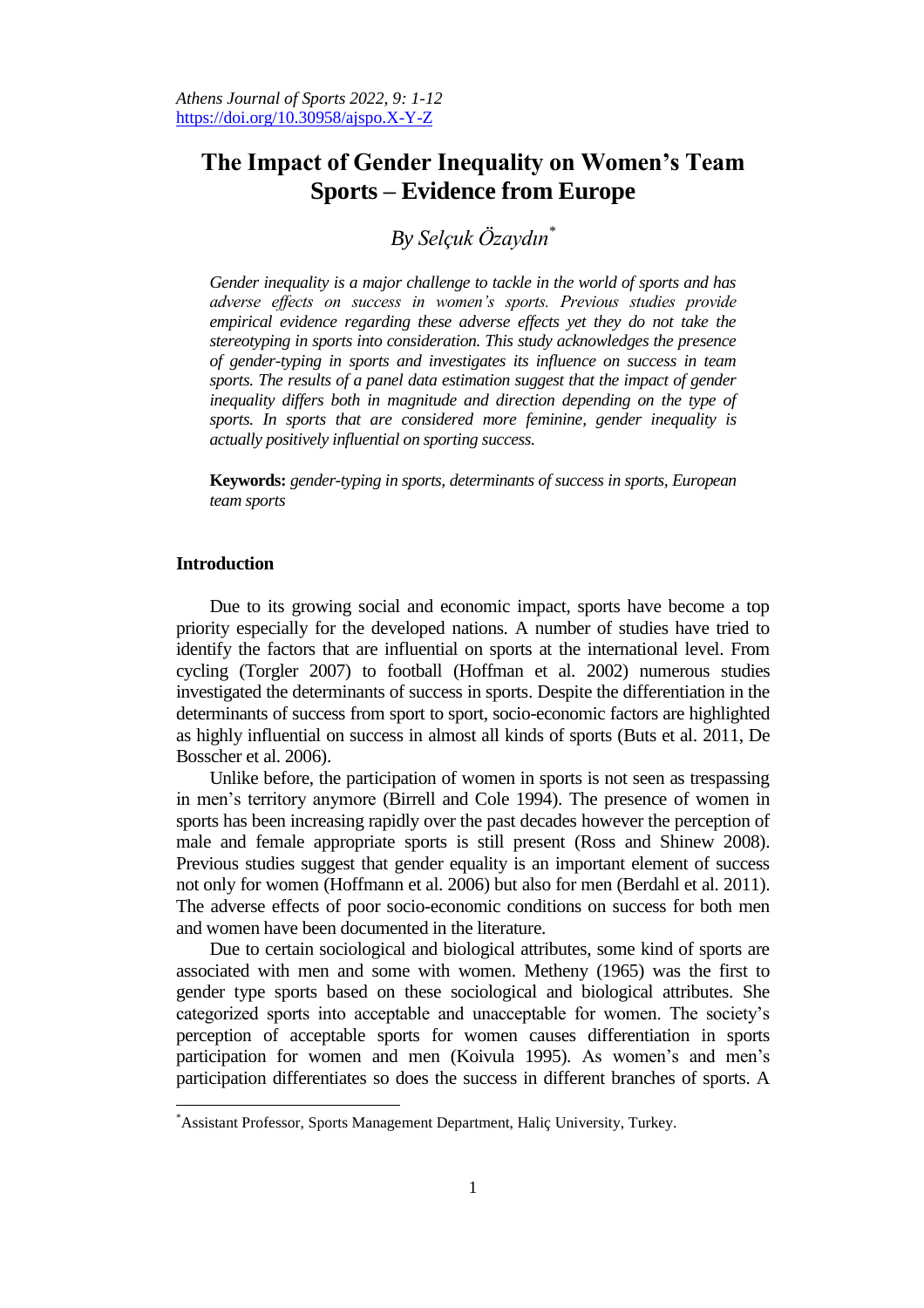higher interest in a certain kind of sport means more athletes and more resources therefore higher success.

This study investigates the impact of gender inequality on success taking gender-typing in sports into consideration. The popular three team sports in Europe are chosen which are, football, basketball and volleyball. First, the determinants of success for women's football, basketball and volleyball are identified by conducting a panel data analysis. The official women's rankings from FIFA, FIBA and FIVB which are regressed on United Nations' gender inequality index (GII), women population and men's rankings. UN introduced the GII in 2010 and most recent GII was released in 2018 therefore the study investigates the period between 2010 and 2018. In light of the regression results, the impact of gender inequality on success is discussed within a gender typing framework.

In general women's sports have been neglected by the sports economics and in cases of women's basketball and volleyball there are no studies regarding the determinants of success. Despite being the most popular team sports, after football in Europe, both volleyball and basketball did not receive much attention from the scholar. This study is contributing to the reduction of this gap in the literature.

#### **Literature Review**

As mentioned earlier, Metheny (1965) was the first, to categorize sports in terms of their masculinity and femininity depending on certain attributes such as esthetics, competition, bodily contact and face-to-face opposition. In her classification, volleyball was the only team sport which was considered appropriate for women. Both socially and physically, sports accommodate a historical hierarchy in favor of men (Kane and Snyder 1989). This male dominance in sports creates the sense of inappropriateness both in men's and women's perception. 55 years after Metheny's classification, the gender roles still exist in sports, despite the improving gender equality. It is not uncommon to see girls or young women to stop practicing sports because they feel like it contradicts with their gender (Guillet et al. 2000). The perception of feminine and masculine sports is still very common although there have been changes as the equality increased.

Individuals develop a perception of masculinity and femininity regarding sports through socialization during their childhood (Alley and Hicks 2005). Previous studies illustrate that small girls associates tasks that require strength and power with masculinity (Corbin and Nix 1979). The perception of male and female appropriate sports is present in both genders which affects individuals' choices in practicing sports. Studies that have been conducted among female athletes also provide evidence that even women perceive certain sports inappropriate for women (Salisbury and Passer 1982). Still there are numerous men and women who feel like some sports are not appropriate for them. When the importance of sports participation in overcoming gender barriers and women's empowerment (Deem and Gilroy 1998) is taken into consideration, investigation on gender-typing and its impact on performance is of utmost importance.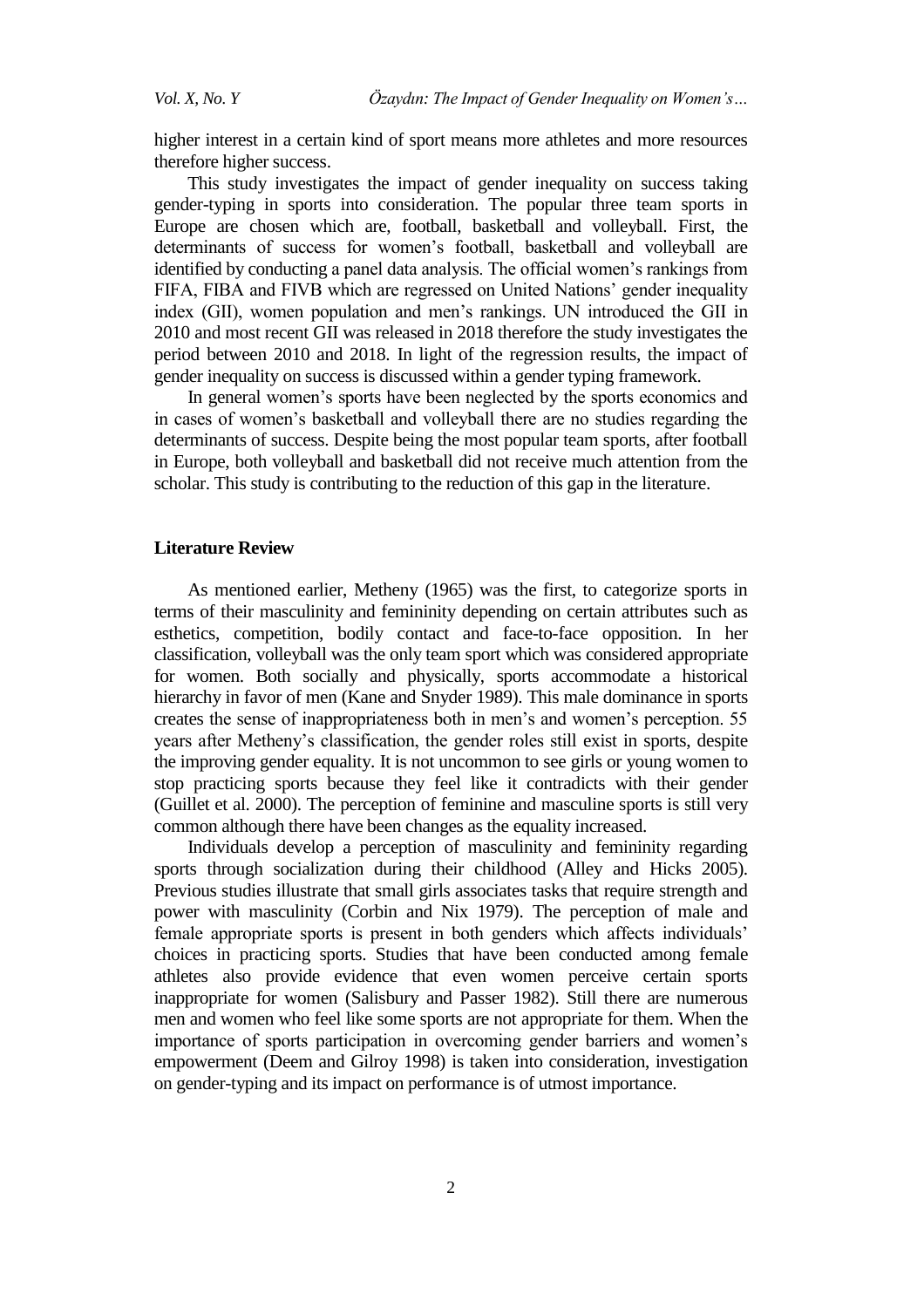Following Metheny, numerous studies have been conducted to investigate the gender stereotypes in sports. Since the participants perception of sports differ from culture to culture, the studies conducted in the United States and the studies conducted in Europe provide different results. Football (soccer) is very popular among women in US. The popularity of soccer among men started increasing after the 1994 World Cup which was hosted in US and continued with the arrival of superstars in MLS (Baxter 2014). Although the popularity of football (soccer) among men is increasing as Riemer and Visio (2013) and Sobal and Milgrim (2019) suggest, football is seen as a gender-neutral sport in the US whereas in Europe it is one of most masculine sports (Koivula 1995, Lauriola et al. 2004, Plaza et al. 2017). The other two team sports, basketball and volleyball, which are investigated in this study are considered gender-neutral sports by the previous studies in the literature however it should be mentioned that basketball is on the masculine edge of the scale and volleyball is on the feminine edge.

Teams sports are chosen over individual sports due to the fact that; many athletes are born and trained in different countries yet they compete for other countries. The effect of being born and trained abroad is much less in team sports compared to individual sports since there are several players on the pitch or the court. Furthermore, in individual sports, an extraordinary athlete might achieve success despite a country's lack of success in a particular sport. Success in team sports rely highly on the resources and the sports legacy in a country.

Socio-economic determinants of success in sports at an international level is an essential element of the literature and a number of studies tried to identify the factors that are influential on sportive success. Men's football has been the most popular sport in this sense (Torgler 2004a, Hoffmann et al. 2006, Gásquez and Royuela 2016). Although women's football is not as popular as men's, there are a number studies investigating the determinants of success (Torgler 2004b, Hoffman et al. 2006, Jacobs 2014). Both Jacobs and Hoffman and his colleagues conclude that gender equality is a key element of success in women's football. Another common determinant of success for women's football is the men's football legacy in a country. Nations which are successful in men's football are more likely to be successful in women's football as well (Hoffman et al. 2006, Valenti et al. 2020). Factors like the presence of facilities, expertise of coaches and trainers and the general interest of public are all related to men's football legacy therefore the positive correlation between men's and women's success in football is easy to anticipate. Talent pool is of course another important determinant of international success in sports which is proxied by population by a number of studies in the literature (Hoffmann et al. 2002, Valenti et al. 2020). More populated countries are likely to have more talented players compared to the less populated countries.

For men's and women's national basketball and volleyball teams, there are no studies investigating the socio-economic factors that are influential on success. The literature on basketball and volleyball focus on tactical and in-game factors that are influential on success (Vute 1999, Csataljay et al. 2009, Sampaio et al. 2010).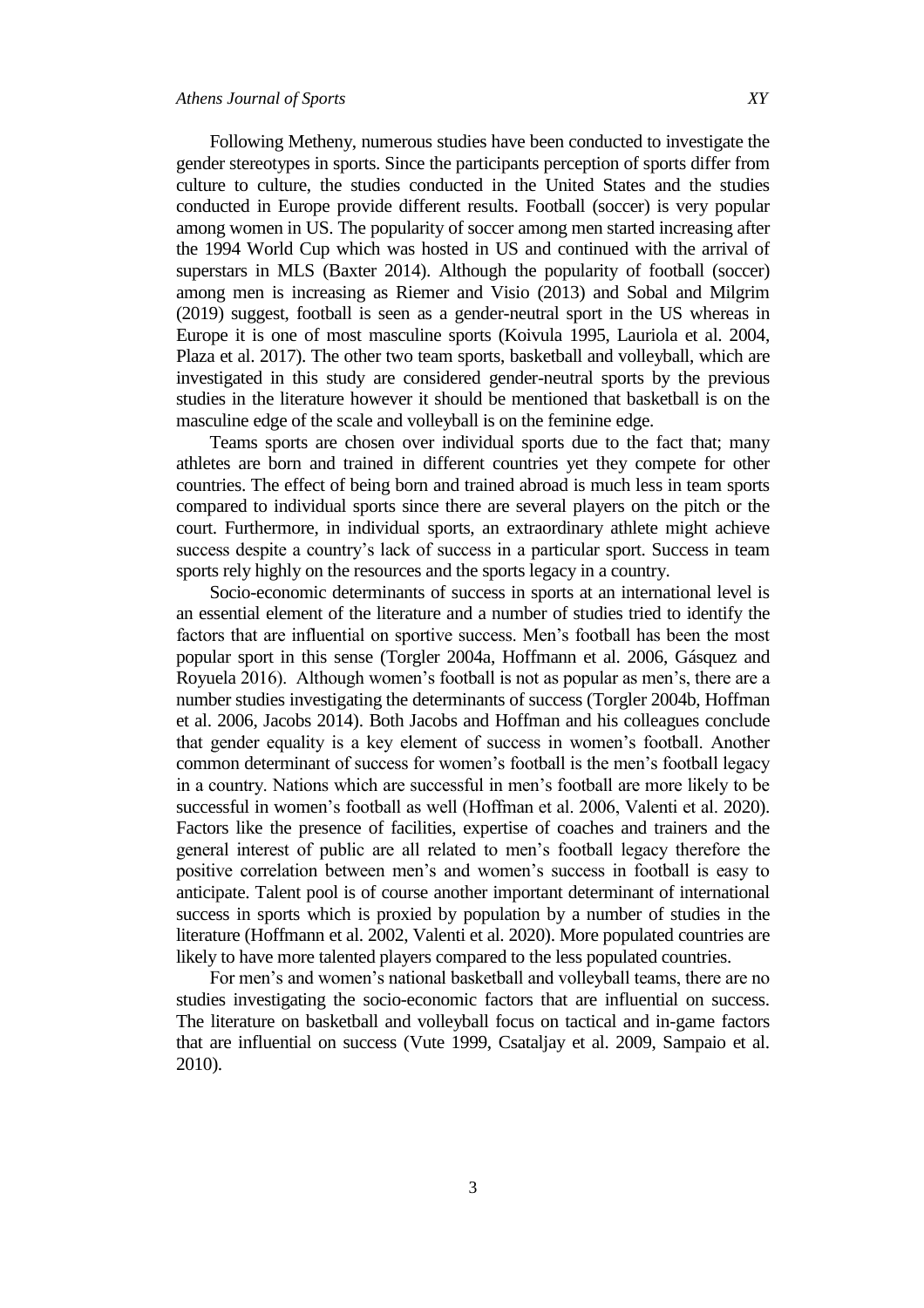#### **Materials and Methods**

To identify the determinants of national team success and investigate the impact of gender inequality, following equations are estimated:

$$
WR_{it}^{f} = \alpha_i + \beta_i GII_{it} + \delta_i lnWP_{it} + \theta_i MR_{it}^{f} + \varepsilon_{it}
$$
\n(1)

$$
WR_{it}^{b} = \alpha_{i} + \beta_{i} GII_{it} + \delta_{i} lnWP_{it} + \theta_{i} MR_{it}^{b} + \varepsilon_{it}
$$
 (2)

$$
WR_{it}^{\nu} = \alpha_i + \beta_i G II_{it} + \delta_i lnWP_{it} + \theta_i MR_{it}^{\nu} + \varepsilon_{it}
$$
\n(3)

Equations 1, 2 and 3 will enable the identification of determinants of success for football, basketball and volleyball respectively. Where,  $WR_{it}$  is the women's ranking for country i at time t,  $GI_{it}$  is the gender inequality index for country i at time t,  $lnWP_{it}$  is the natural logarithm of women population for country i at time t and  $MR_{it}$  is the men's ranking for country i at time t. Women population is included in the model as a proxy for the talent pool. The higher the population is, the more options are available to pick players for the national team. Men's ranking is also included in the model which is used as a proxy for the resources in a country. A successful men's national team indicates that the country has the required resources, such as facilities, trainers etc. Since the dependent variable used to measure success is world rankings, the independent variables with negative coefficients would be positively influential on success and the ones with positive coefficients would be negatively influential.

Historical data for women's and men's rankings for football are available at FIFA's webpage however for basketball and volleyball only the recent rankings can be found at FIBA and FIVB websites. Officials, from both FIBA and FIVB, were kind enough to share the historical data for women's and men's rankings which made this study possible. Table 1 presents the summary statistics for world rankings for women and men in football, basketball and volleyball.

|                 | Obs | <b>Mean</b> | Std. Dev. | Min | <b>Max</b> |
|-----------------|-----|-------------|-----------|-----|------------|
| $WR^{f}$        | 337 | 42.09       | 31.08     |     | 121        |
| MR <sup>f</sup> | 360 | 46.25       | 39.70     |     | 184        |
| $WR^b$          | 199 | 28.72       | 20.28     |     | 98         |
| $MR^b$          | 230 | 35.21       | 25.07     |     | 126        |
| $WR^v$          | 341 | 56.16       | 36.65     |     | 121        |
| $MR^v$          | 325 | 54.27       | 38.86     |     | 141        |

**Table 1.** *Summary Statistics of World Rankings*

Gender inequality index (GII) and women population data is available publicly and are gathered from United Nation's Human Development Reports webpage and World Bank database respectively. Table 2 presents the summary statistics for the GII and women population.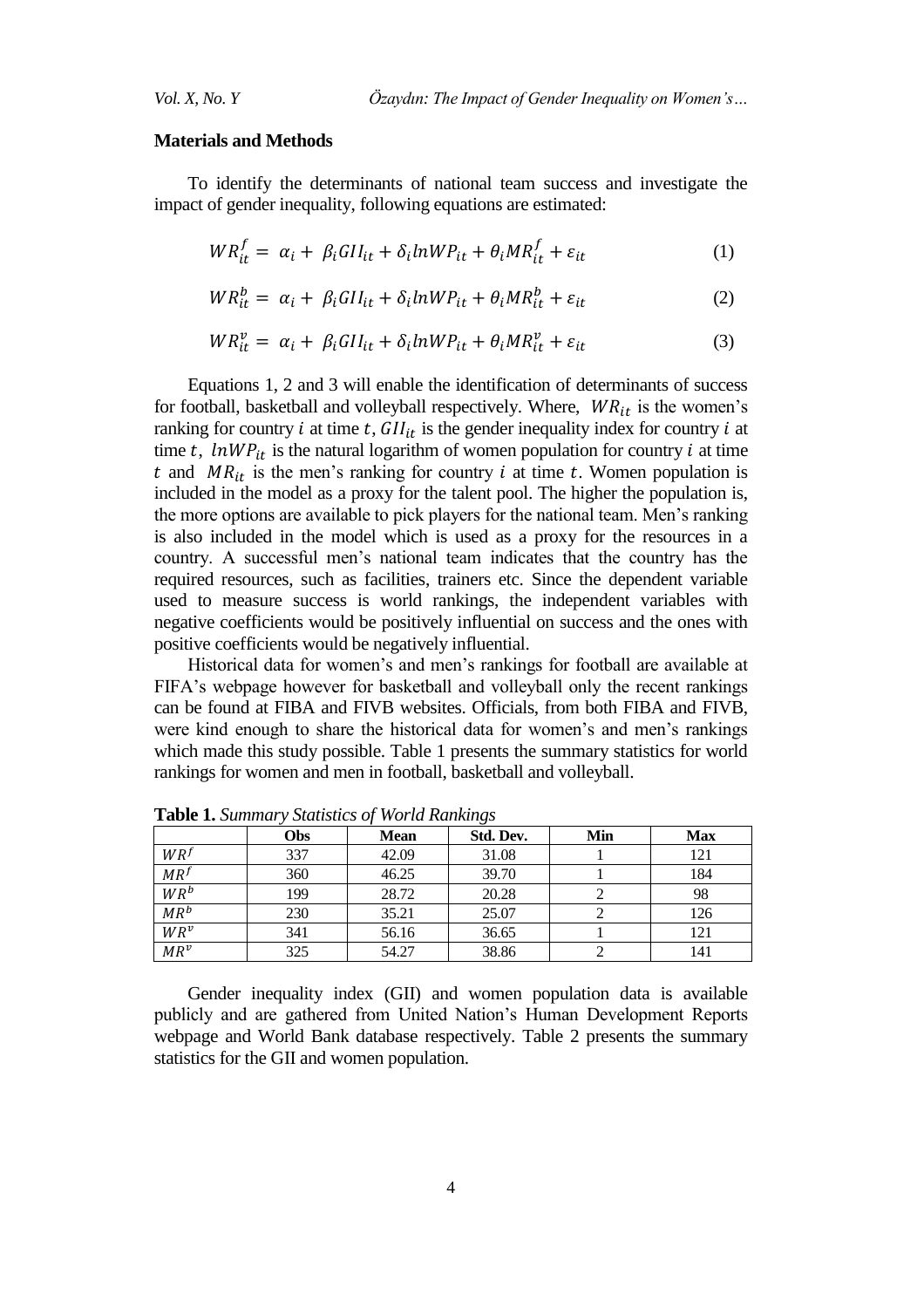| <b>Tuble 4.</b> Drilling plansites of <b>OII</b> and I opmanon |            |          |           |      |       |
|----------------------------------------------------------------|------------|----------|-----------|------|-------|
|                                                                | <b>Obs</b> | Mean     | Std. Dev. | Min  | Max   |
| GII                                                            | 354        | $0.17\,$ | 0.09      | 0.04 | 0.42  |
| <i>lnWP</i>                                                    | 343        | 15.26    | 1.38      | 1.97 | 18.16 |

**Table 2.** *Summary Statistics of GII and Population*

There are  $40<sup>1</sup>$  countries in the data set for the nine-year period and as Tables 1 and 2 suggest, the panel data is highly unbalanced. The data regarding the rankings especially in basketball is missing. Some countries in the data set did not make to the international rankings in the investigated period. For GII and population there are also missing observations due to the unavailability of data for some of the countries in the investigated period.

### **Results**

As presented in the previous section, three different equations are estimated for football, basketball and volleyball. In order to avoid any methodological issues, due to the missing data, each equation is estimated with a different number of observations. Equation 1 is estimated with, 337 observations, Equation 2 is estimated with 199 observations and Equation 3 is estimated with 325 observations. The number of observations used in the estimated equations is bounded by the minimum number of observations in men's and women's rankings for a particular type of sport. Table 3 presents the estimation results of Equation 1.

| $WR_{it}^f$            | Model 1               | Model 2              | Model 3 - FGLS |
|------------------------|-----------------------|----------------------|----------------|
|                        | <b>Random Effects</b> | <b>Fixed Effects</b> |                |
| $GII_{it}$             | 124.847***            | 85.668***            | 148.417***     |
|                        | (17.283)              | (20.366)             | (7.082)        |
| $lnWP_{it}$            | $-14.243***$          | $-23.114$            | $-9.922***$    |
|                        | (2.077)               | (15.386)             | (0.343)        |
| $MR_{it}^f$            | 0.001                 | $-0.015$             | $0.151***$     |
|                        | (0.022)               | (0.022)              | (0.019)        |
| Constant               | 242.477***            | 382.643              | 162.474***     |
|                        | (32.079)              | (236.853)            | (5.701)        |
|                        | $\chi^2$ value        | prob $> \chi^2$      |                |
| Hausman Test M1-M2     | 63.67                 | 0.000                |                |
| Modified Wald Test for | 92611.25              | 0.000                |                |
| Heteroskedasticity     |                       |                      |                |
|                        | F(1, 36)              | prob > F             |                |
| Wooldridge test for    | 1.839                 | 0.184                |                |
| autocorrelation        |                       |                      |                |
|                        | $CD$ -Test            | p-value              |                |
| Pesaran CD Test        | 0.503                 | 0.615                |                |

**Table 3.** *Estimation Results for Women's Football Rankings*

*Note:* Numbers in the parentheses are standard errors, \*\*\*  $p<0.01$ , \*\*  $p<0.05$ , \*  $p<0.1$ 

Hausman Test results in favor of the fixed effects regression and Modified Walt Test provides evidence for the presence of heteroskedasticity. The Wooldridge

 $\overline{a}$ 

<sup>&</sup>lt;sup>1</sup>The list of countries can be found at the Appendix.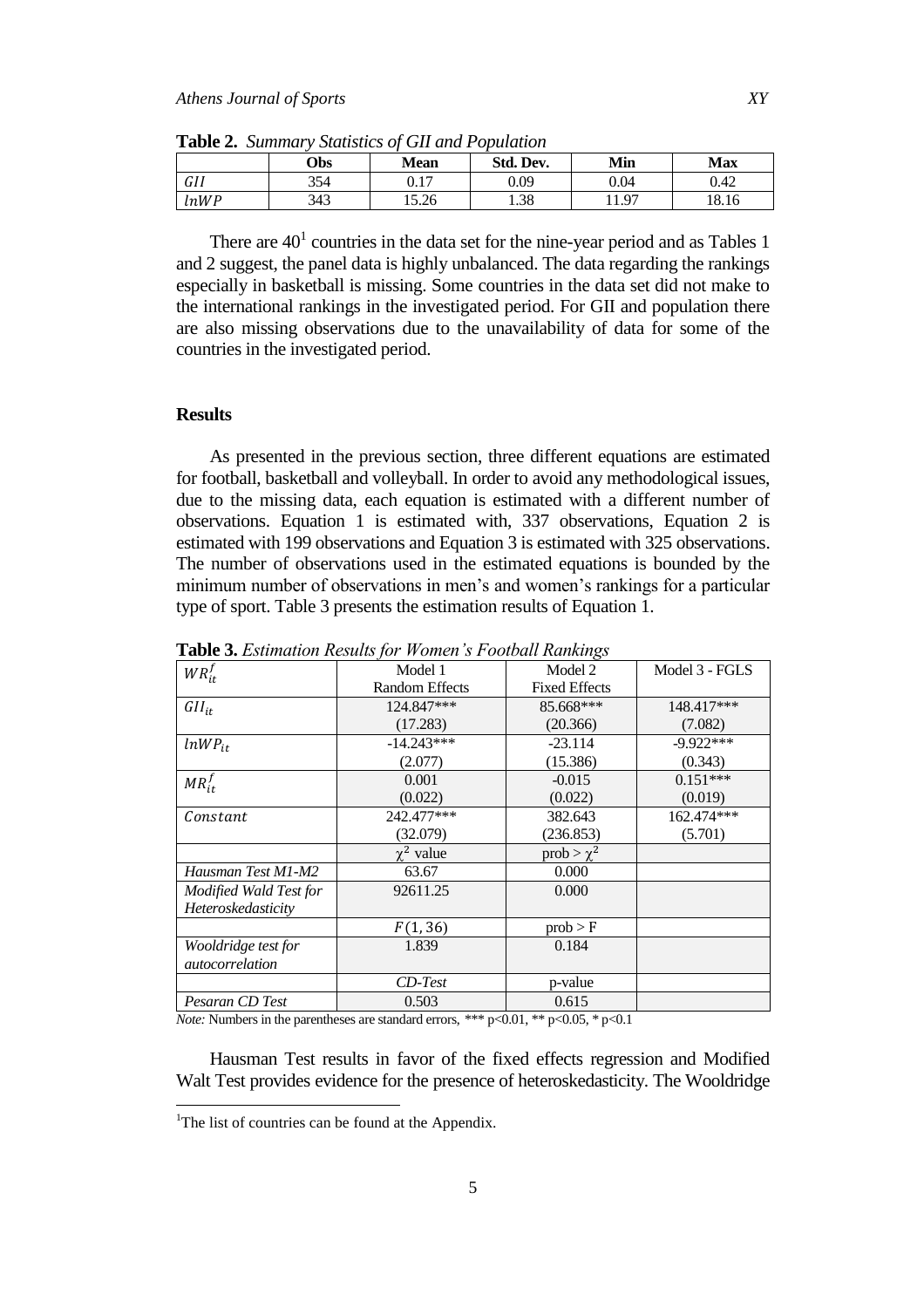*Vol. X, No. Y Özaydın: The Impact of Gender Inequality on Women's…*

autocorrelation and Pesaran cross-sectional dependency test results show that there is no autocorrelation and no cross-sectional dependency in the data. Therefore Model 3's results are taken into consideration. All three explanatory variables are statistically significant in 99% confidence. The gender inequality index and men's ranking have both positive coefficients indicating that they have adverse effects on success and population has a negative coefficient which indicates a positive effect on success.

| <b>Table + <i>Estimation Results</i></b> for <i>H</i> onich <i>s</i> Dashciouli Rammigs |                       |                      |                        |
|-----------------------------------------------------------------------------------------|-----------------------|----------------------|------------------------|
|                                                                                         | Model 1               | Model 2              | Model 3                |
| $WR_{it}^b$                                                                             | <b>Random Effects</b> | <b>Fixed Effects</b> | Pooled OLS             |
|                                                                                         |                       |                      | Driscoll and Kraay SEs |
| $GII_{it}$                                                                              | 47.844*               | 143.422***           | 143.422***             |
|                                                                                         | (25.287)              | (36.464)             | (21.572)               |
| $lnWP_{it}$                                                                             | $-3.953*$             | $-13.779$            | $-13.779$              |
|                                                                                         | (2.143)               | (35.406)             | (14.738)               |
| $MR_{it}^b$                                                                             | $0.426***$            | $0.331***$           | $0.331***$             |
|                                                                                         | (0.064)               | (0.073)              | (0.077)                |
| Constant                                                                                | 74.212**              | 214.409              | 214.409                |
|                                                                                         | (33.663)              | (564.532)            | (236.661)              |
|                                                                                         | $\chi^2$ value        | prob $> \chi^2$      |                        |
| Hausman Test M1-M2                                                                      | 17.90                 | 0.000                |                        |
| Modified Wald Test for                                                                  | 4388.77               | 0.000                |                        |
| Heteroskedasticity                                                                      |                       |                      |                        |
|                                                                                         | F(1, 15)              | prob > F             |                        |
|                                                                                         |                       |                      |                        |
| Wooldridge Test for                                                                     | 32.669                | 0.000                |                        |
| Autocorrelation                                                                         |                       |                      |                        |
|                                                                                         | $CD-Test$             | p-value              |                        |
| Pesaran CD Test                                                                         | 1.974                 | 0.048                |                        |
|                                                                                         |                       |                      |                        |

**Table 4.** *Estimation Results for Women's Basketball Rankings*

*Note:* Numbers in the parentheses are standard errors, \*\*\* p<0.01, \*\* p<0.05, \* p<0.1

Table 4 presents the estimation results for Equation 2 and as in the case of Equation 1, Hausman, Modified Wald and Wooldridge tests yield similar results however there is no autocorrelation and the Pesaran CD test provides evidence for the presence of cross-sectional dependency. Therefore, Driscoll and Kraay standard errors are used in the estimation of the equation and the results are presented in the third column. Gender inequality index and men's ranking are statistically significant and have positive coefficients which indicates that they are adversely effective on women's rankings.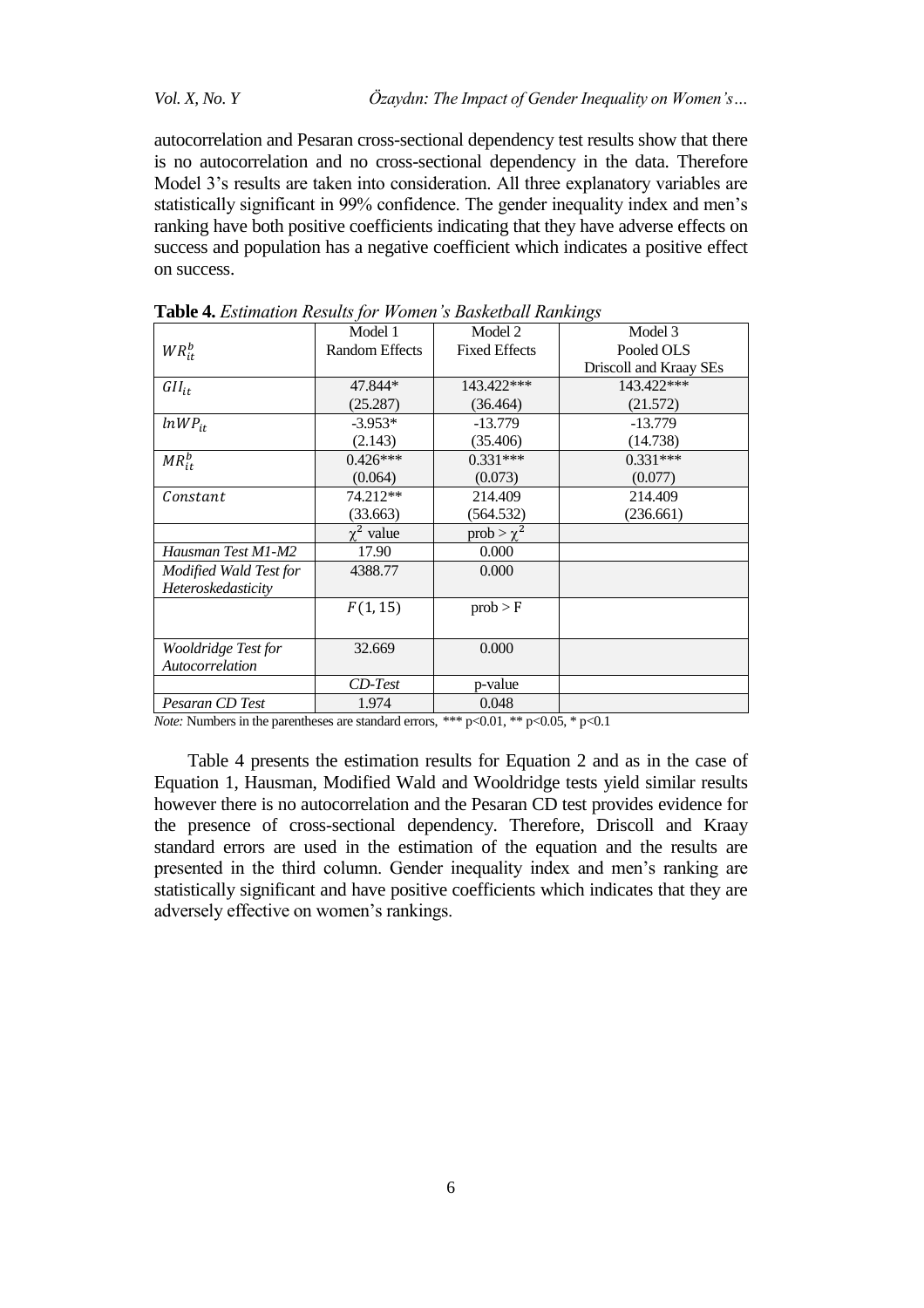|                        | Model 1               | Model 2              | Model $3 - FGLS$ |
|------------------------|-----------------------|----------------------|------------------|
| $WR_{it}^v$            | <b>Random Effects</b> | <b>Fixed Effects</b> | AR(1)            |
| $GII_{it}$             | $-66.357**$           | $-86.531*$           | $-42.732***$     |
|                        | (27.653)              | (45.526)             | (11.741)         |
| $lnWP_{it}$            | $-9.202***$           | 9.245                | $-8.347***$      |
|                        | (2.515)               | (32.554)             | (0.925)          |
| $MR_{it}^v$            | $0.296***$            | $0.232***$           | $0.339***$       |
|                        | (0.042)               | (0.044)              | (0.032)          |
| Constant               | 190.492***            | $-88.752$            | 169.126***       |
|                        | (39.168)              | (503.529)            | (14.905)         |
|                        | $\chi^2$ value        | prob $> \chi^2$      |                  |
| Hausman Test M1-M2     | 21.17                 | 0.000                |                  |
| Modified Wald Test     | 1.9e07                | 0.000                |                  |
| for Heteroskedasticity |                       |                      |                  |
|                        | F(1, 15)              | prob > F             |                  |
| Wooldridge Test for    | 109.540               | 0.000                |                  |
| Autocorrelation        |                       |                      |                  |
|                        | $CD-Test$             | p-value              |                  |
| Pesaran CD Test        | 0.884                 | 0.377                |                  |

**Table 5.** *Estimation Results for Women's Volleyball Rankings*

*Note:* Numbers in the parentheses are standard errors, \*\*\*  $p<0.01$ , \*\*  $p<0.05$ , \*  $p<0.1$ 

As in the cases of football and basketball, the test results in favor of the fixed effects and there is heteroskedasticity. The Wooldridge and Pesaran tests show there is autocorrelation but no cross-sectional dependency therefore Equation 3 is estimated using FGLS with AR(1) All the independent models are statistically significant at 99% and gender inequality index's coefficient is negative unlike in basketball and football indicating that countries with higher gender inequality perform relatively better in women's volleyball.

# **Discussion**

The first sub-section of the discussion chapter, interprets the results presented in Tables 3-5 and identify the determinants of success for football, basketball and volleyball. The second sub-section investigates the relationship between gender inequality and gender-typing in sports in detail.

# *Determinants of Success*

The findings of this study regarding women's football are aligned with the previous studies (Torgler 2004b, Hoffman et al. 2006). Gender inequality is adversely influential on success in women's football. Also, countries with higher women's population are relatively more successful. The coefficient on men's football ranking is positive indicating that it is adversely effective on women's rankings. Nations with a higher men's football ranking have relatively higher women's rankings. Despite the popularity of football all around Europe, some nations have better facilities, trainers and players therefore they are more successful.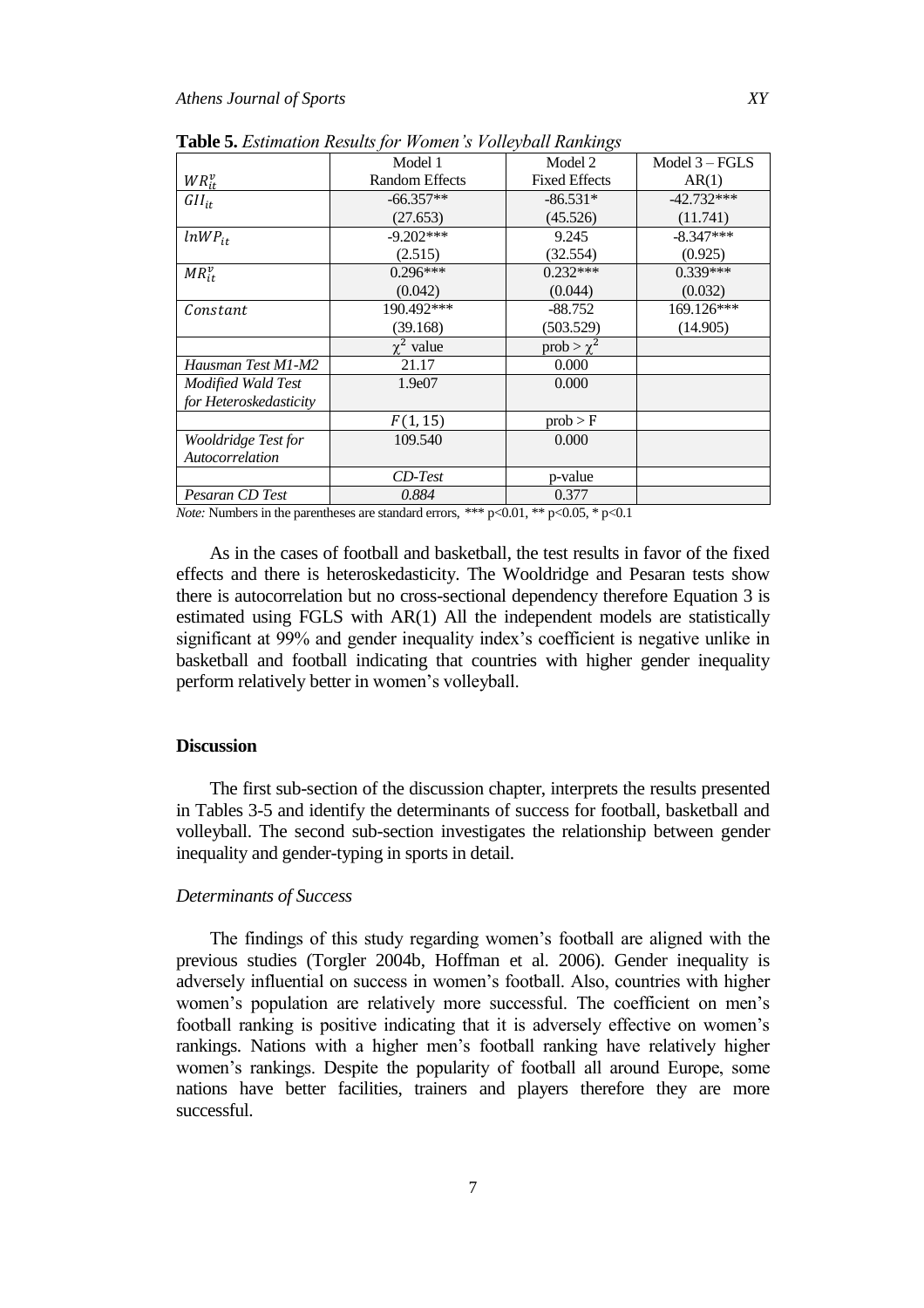The determinants of success for basketball are similar to football but women's population is statistically insignificant. There is no evidence that more populated countries in Europe are relatively more successful women's basketball. It should be noted that basketball is the only type of sports with cross-sectional dependency out of the three investigated sports. Undoubtedly, football is the most popular sport in Europe. Unlike football, there are some countries with a basketball tradition and some without one. For example, Yugoslavia was a basketball nation with great players and great enthusiasm for the sport. Former Yugoslavian countries inherited the basketball legacy and they are all very competitive and passionate in basketball. Yugoslavia breakup into seven countries: Bosnia, Croatia, Kosovo, Macedonia, Montenegro, Serbia and Slovenia (Zejnullahi 2014). Out of these seven, countries six of them (excluding Kosovo) are in the data set. Another example would be the lack of interest in basketball in the Great Britain (Buckner 2019). The British are very passionate about not just football but also about rugby and cricket. Basketball is never a priority for them therefore the interest hence success is low at basketball. Therefore, cross-sectional dependence can be explained by the existence or non-existence of basketball legacy in European countries.

For women's volleyball, all three independent variables are statistically significant. As in the cases of basketball and football, men's ranking is adversely influential on women's ranking. Population, on the other hand, is positively influential on success as in football. Lastly, unlike in football and basketball, gender inequality index is positively influential on success. European countries with higher gender inequality, are relatively more successful in women's volleyball.

## *Gender Inequality and Gender-Typing in Sports*

United Nation's gender inequality index takes three dimensions into consideration which are health, empowerment and labor market (UNDP 2019). These three dimensions reflect the conditions women live in within a country and therefore they are expected to be correlated with sports participation and sports success. It is reasonable to assume that women living in prosperous countries will be more involved in sports and more successful. Although that is the case in football and basketball, the results presented in Table 5 suggest otherwise for volleyball.

As mentioned earlier despite the improving gender inequality in recent years, gender-typing still exists in sports. The perception of male and female appropriate sports and the societal attitude towards sports can affect individuals' involvement in sport (Plaza et al. 2017). Therefore, men and women will be more likely to participate in sports which are considered "appropriate" for them. The gendertyping studies in the literature regarding European countries have been all conducted in countries where gender inequality is relatively low such as Sweden, Italy and France (Koivula 1995, Lauriola et al. 2004, Plaza et al. 2017). Out of the 40 countries in the dataset, these three are among the top 10 in gender equality therefore how gender-typing in sports differs in countries with higher gender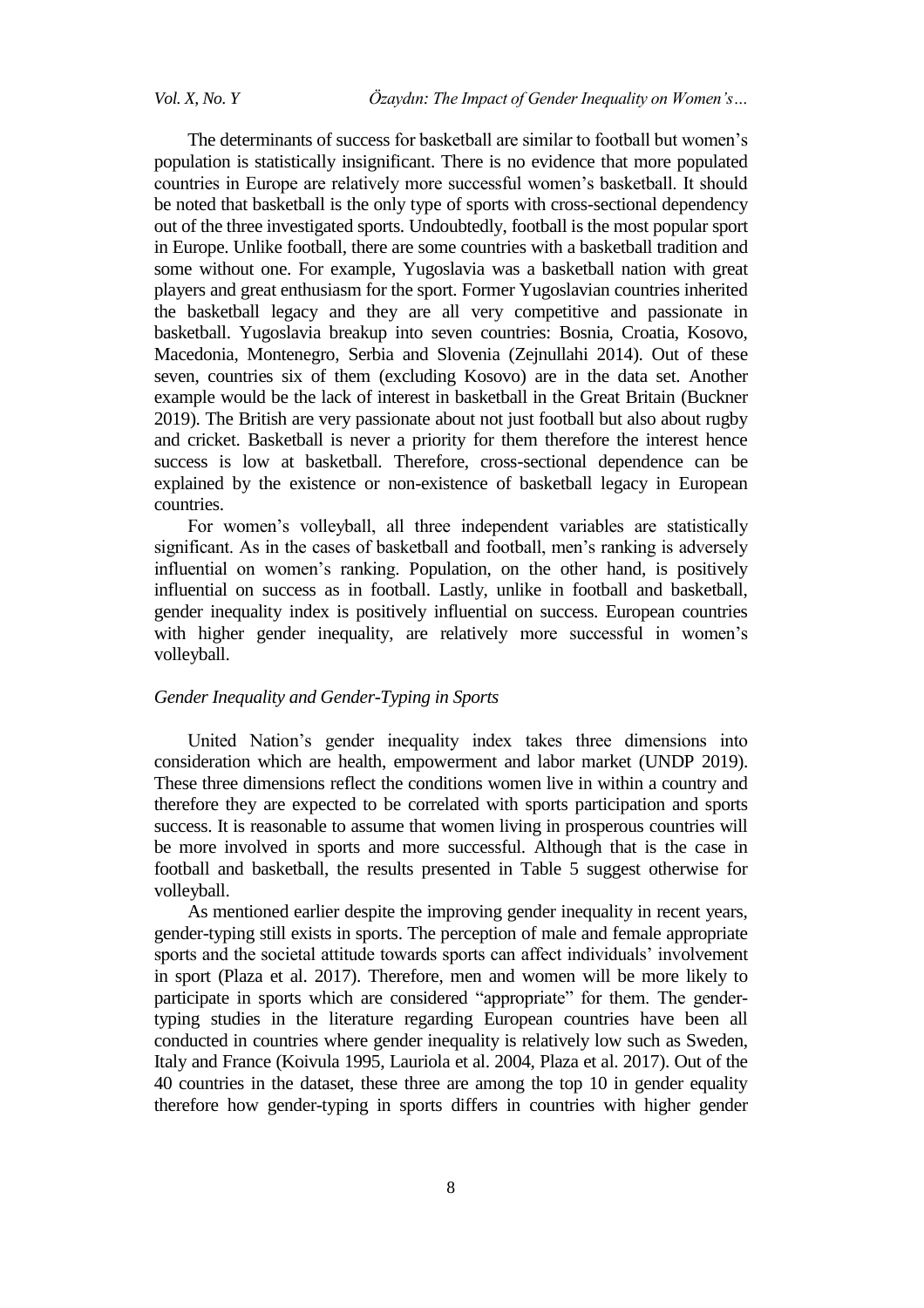inequality is a matter of question. How GIIs' coefficients change for different kinds of sports is intriguing in a gender-typing framework. As presented in Tables 3 and 4, GII is adversely influential on success in women's football and basketball yet the magnitude of the impact is more than two and a half times higher on football when compared to basketball. Football is considered a more masculine sport than basketball as the previous studies suggest and whereas GII is positively influential on success for volleyball, it can be seen that gender inequality is positively influential on success. Out of the three investigated sports, volleyball is considered as the most feminine among the three (Koivula 1995, Lauriola et al. 2004, Plaza et al. 2017). These results can be interpreted as such: countries with higher gender inequality are relatively more successful in feminine sports. Perhaps, the societal norms direct girls and women to play sports which are considered more appropriate for them therefore they are more successful. Although volleyball is perceived as gender-neutral sport according to the previous studies, the perception of volleyball might be more feminine in countries with higher gender-inequality which is a subject which definitely needs more investigation.

#### **Conclusion**

The determinants of international success for football, both for men and women, have been subject to academic studies before however basketball and volleyball did not receive much attention from scholars in socio-economic terms. This study contributes to the literature by identifying the determinants of international success in both women's basketball and volleyball. Although the impact of gender inequality on success has been accounted for, how the impact changes for different sports has not been investigated before. The findings of study conclude that the impact does not only differ in magnitude but also in sign for different kinds of sports. The empirical evidence suggests that countries with higher gender inequality are relatively more successful in feminine sports and furthermore despite the negative impact of gender inequality on masculine sports, the adverse effects decrease as the masculinity of the sports decreases. How the impact of gender inequality changes for different kinds of sports has not been investigated in previous research therefore this study fills a gap in the literature in this sense.

In general, gender equality is associated with human development and developed countries are doing better in these terms. In countries, where women are discriminated, sports could be an extremely effective tool in fortifying their grounds in the society. The benefits of sports for social inclusion have been documented numerous times in the literature (Waring and Mason 2010, Frost et al. 2013). Sporting success at the national level empowers women in the public eye and sets great example for children which makes the determinants of success in women's sports even more important.

The perception of female appropriate sports within a society affects the participation rates of women and especially in countries with high gender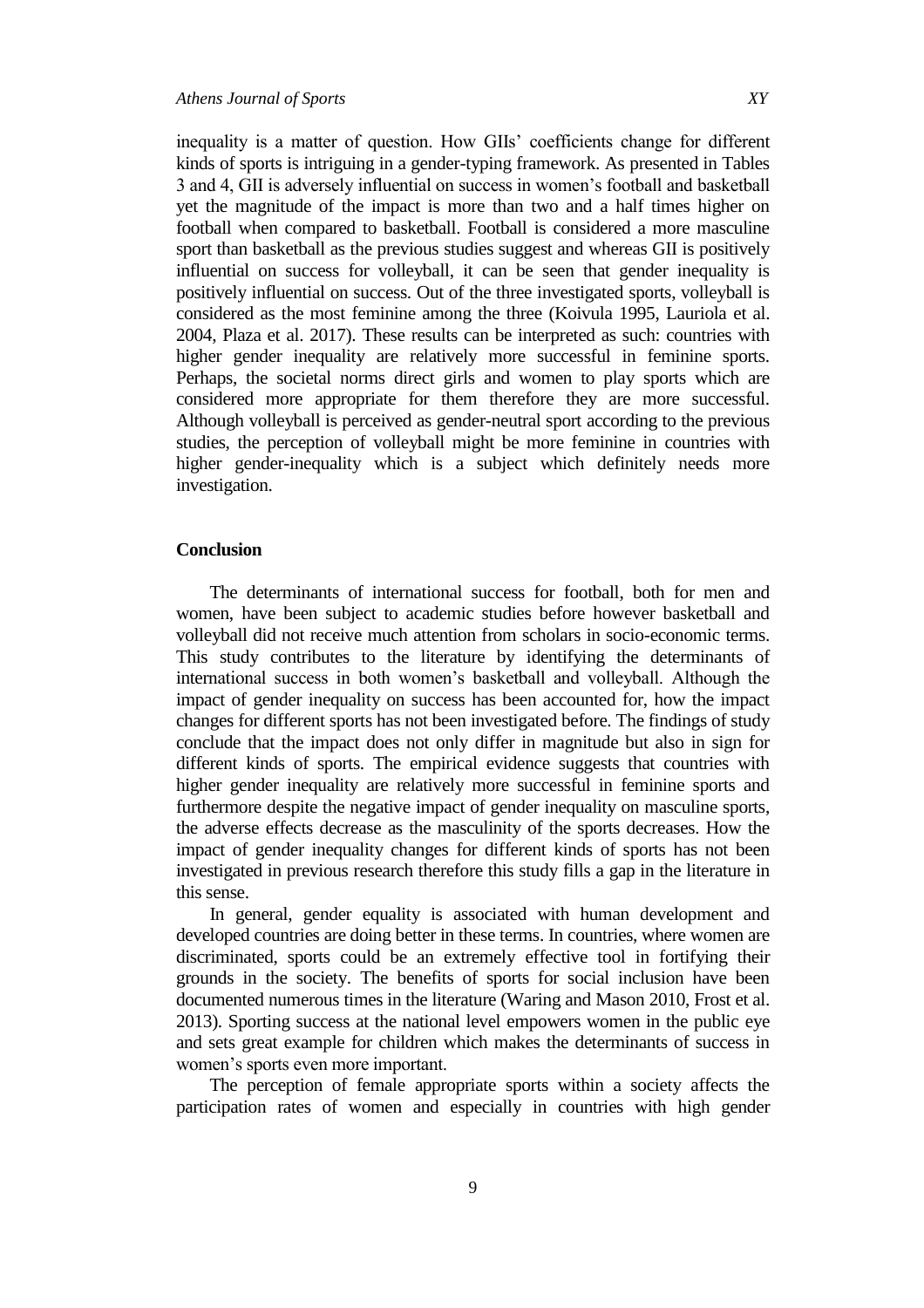inequality, girls and young women are more likely to participate in feminine sports (Riemer and Visio 2003). The question of how female appropriate sports, hence gender typing in sports, differs in countries with higher gender inequality will be answered through future research.

#### **Acknowledgments**

I would like to thank to the officials of FIBA and FIVB, Ms. Liz Fulton and Mr. Larry Carrel for their cooperation, this study could not have been conducted without their help. No funding has been received for this study.

### **References**

- Alley TR, Hicks CM (2005) Peer attitudes towards adolescent participants in male-and female-oriented sports. *Adolescence* 40(158): 273*–*280.
- Baxter K (2014, May 31) *World Cup in 1994 gave U.S. soccer the kick in the pants it needed*. Los Angeles Times.
- Berdahl JL, Uhlmann EL, Bai F (2011) Win–win: female and male athletes from more gender equal nations perform better in international sports competitions. *Journal of Experimental Social Psychology* 56(Jan): 1–3.
- Birrell S, Cole CL (1994) *Women, sport, and culture*. Illinois: Human Kinetics.
- Buckner C (2019, January 16) *NBA London games easily sell out, but basketball just isn't Britain's cup of tea*. Washington Post.
- Buts C, Du Bois C, Heyndels B, Jegers M (2011) Socioeconomic determinants of success at the summer paralympics. *Journal of Sports Economics* 14(2): 133–147.
- Corbin C, Nix C (1979) Sex-typing of physical activities and success predictions of children before and after cross-sex competition. *Journal of Sport Psychology* 1(1): 43*–*52.
- Csataljay G, O'Donoghue P, Hughes M, Dancs H (2009) Performance indicators that distinguish winning and losing teams in basketball. *International Journal of Performance Analysis in Sport* 9(1): 60–66.
- De Bosscher V, De Knop P, Van Bottenburg M, Shibli S (2006) A conceptual framework for analysing sports policy factors leading to international sporting success. *European Sport Management Quarterly* 6(2): 185–215.
- Deem R, Gilroy S (1998) Physical activity, life-long learning and empowerment Situating sport in women's leisure. *Sport, Education and Society* 3(1): 89–104.
- Frost L, Lightbody M, Halabi A (2013) Expanding social inclusion in community sports organizations: evidence from rural Australian football clubs. *Journal of Sport Management* 27(6): 453–466.
- Gásquez R, Royuela V (2016) The determinants of international football success: a panel data analysis of the Elo rating. *Social Science Quarterly* 97(2): 125–141.
- Guillet E, Sarrazin P, Fontayne P (2000) "If it contradicts my gender role, I'll stop": introducing survival analysis to study the effects of gender typing on the time of withdrawal from sport practice: a 3-year study. *European Review of Applied Psychology* 50(4): 417–421.
- Hoffmann R, Ging LC, Ramasamy B (2002) The socio-economic determinants of international soccer performance. *Journal of Applied Economics* 5(2): 253–272.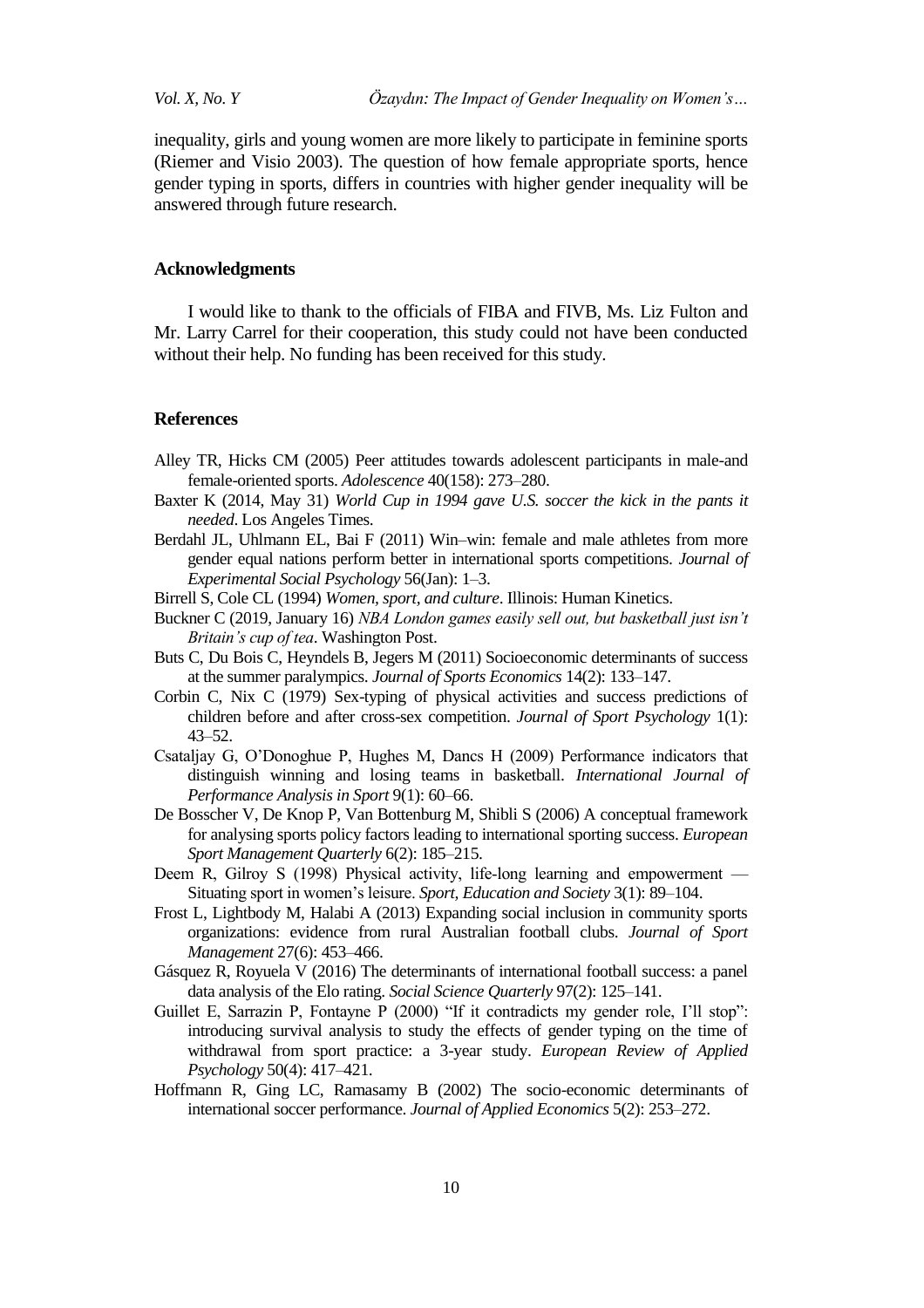- Hoffmann R, Lee Chew G, Matheson V, Ramasamy B (2006) International women's football and gender inequality. *Applied Economic Letters* 13(15): 999–1001.
- Jacobs JC (2014) Programme-level determinants of women's international football performance. *European Sport Management Quarterly* 14(5): 521–537.
- Kane M, Snyder E (1989) Sport typing: the social ‗containment' of women in sport. *Arena Review* 13(2): 77–96.
- Koivula N (1995) Ratings of gender appropriateness of sports participation: effects of gender-based schematic processing. *Sex Roles* 33(7): 543–557.
- Lauriola M, Zelli A, Calcaterra C, Cherubini D, Spinelli D (2004) Sport gender stereotypes in Italy. *International Journal of Sport Psychology* 35(3): 189–206.
- Metheny E (1965) *Connotations of movement in sport and dance: a collection of speeches about sport and dance as significant forms of human behavior*. Iowa: W. C. Brown Co.
- Plaza M, Boiché J, Brunel L, Ruchaud F  $(2017)$  Sport = male... but not all sports: investigating the gender stereotypes of sport activities at the explicit and implicit levels. *Sex Roles* 7(Jun): 202–217.
- Riemer AB, Visio EM (2003) Gender typing of sports: an investigation of Metheny's classification. *Research Quarterly for Exercise and Sport* 74(2): 193–204.
- Ross SR, Shinew KJ (2008) Perspectives of women college athletes on sport and gender. *Sex Roles* 58(1–2): 40–57.
- Salisbury J, Passer M (1982) Gender-role attitudes and participation in competitive activities of varying stereotypic femininity. *Personality and Social Psychology Bulletin* 8(3): 486*–*493.
- Sampaio J, Lago C, Drinkwater EJ (2010) Explanations for the United States of America's dominance in basketball at the Beijing Olympic Games (2008). *Journal of Sport Sciences* 28(2): 147–152.
- Sobal J, Milgrim M (2019) Gendertyping sports: social representations of masculine, feminine, and neither-gendered sports among US university students. *Journal of Gender Studies* 28(1): 29–44.
- Torgler B (2004a) *?Historical excellence? In football world cup tournaments: empirical evidence with data From 1930 to 2002*. CREMA Working Paper Series, 2004(18).
- Torgler B (2004b) *The determinants of women's international soccer performances*. CREMA Working Paper Series, 2004(19).
- Torgler B (2007) "La grande boucle" Determinants of success at the tour de France. *Journal of Sports Economics* 8(3): 317–331.
- UNDP (2019) *Calculating the human development indices*. Human Development Reports.
- Valenti M, Scelles N, Morrow S (2020) Elite sport policies and international sporting success: a panel data analysis of European women's national football team performance. *European Sport Management Quarterly* 20(3): 300–320.
- Vute R (1999) Scoring skills performances of the top international men's sitting volleyball teams. *Gymnica* 29(2): 55–62.
- Waring A, Mason C (2010) Opening doors: promoting social inclusion through increased sports opportunities. *Sport in Society* 13(3): 517–529.
- Zejnullahi V (2014) Balkan conflict, the disintegration of Yugoslavia and the ICTY. *Mediterranean Journal of Social Sciences* 5(19): 264–269.